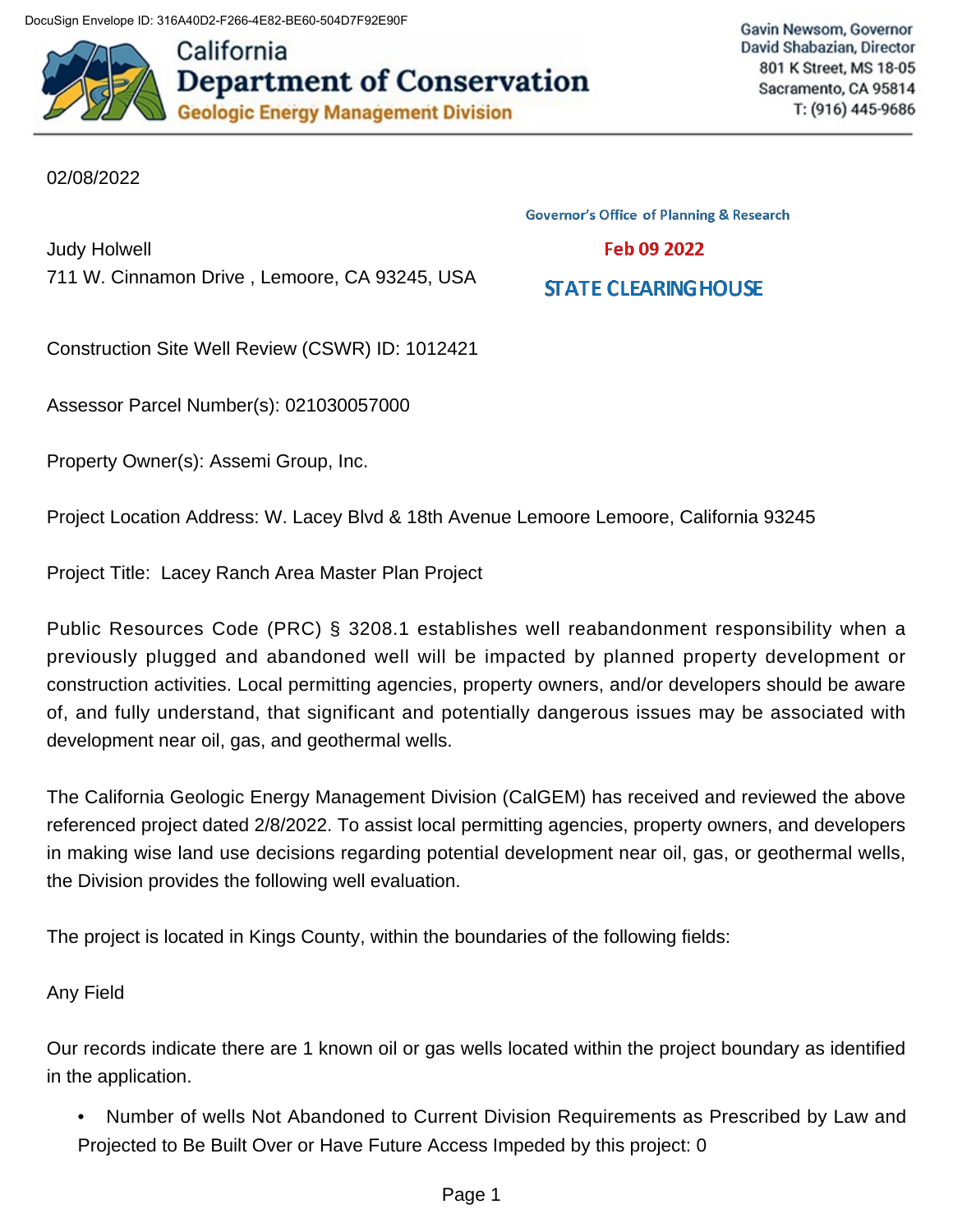• Number of wells Not Abandoned to Current Division Requirements as Prescribed by Law and Not Projected to Be Built Over or Have Future Access Impeded by this project: 1

- Number of wells Abandoned to Current Division Requirements as Prescribed by Law and Projected to Be Built Over or Have Future Access Impeded by this project: 0
- Number of wells Abandoned to Current Division Requirements as Prescribed by Law and Not Projected to Be Built Over or Have Future Access Impeded by this project: 0

The Division categorically advises against building over, or in any way impeding access to, oil, gas, or geothermal wells. Impeding access to a well could result in the need to remove any structure or obstacle that prevents or impedes access including, but not limited to, buildings, housing, fencing, landscaping, trees, pools, patios, sidewalks, roadways, and decking. Maintaining sufficient access is considered the ability for a well servicing unit and associated necessary equipment to reach a well from a public street or access way, solely over the parcel on which the well is located. A well servicing unit, and any necessary equipment, should be able to pass unimpeded along and over the route, and should be able to access the well without disturbing the integrity of surrounding infrastructure.

There are no guarantees a well abandoned in compliance with current Division requirements as prescribed by law will not start leaking in the future. It always remains a possibility that any well may start to leak oil, gas, and/or water after abandonment, no matter how thoroughly the well was plugged and abandoned. The Division acknowledges wells plugged and abandoned to the most current Division requirements as prescribed by law have a lower probability of leaking in the future, however there is no guarantees that such abandonments will not leak.

The Division advises that all wells identified on the development parcel prior to, or during, development activities be tested for liquid and gas leakage. Surveyed locations should be provided to the Division in Latitude and Longitude, NAD 83 decimal format. The Division expects any wells found leaking to be reported to it immediately.

Failure to plug and reabandon the well may result in enforcement action, including an order to perform reabandonment well work, pursuant to PRC § 3208.1, and 3224.

PRC § 3208.1 give the Division the authority to order or permit the re-abandonment of any well where it has reason to question the integrity of the previous abandonment, or if the well is not accessible or visible. Responsibility for re-abandonment costs may be affected by the choices made by the local permitting agency, property owner, and/or developer in considering the general advice set forth in this letter. The PRC continues to define the person or entity responsible for reabandonment as: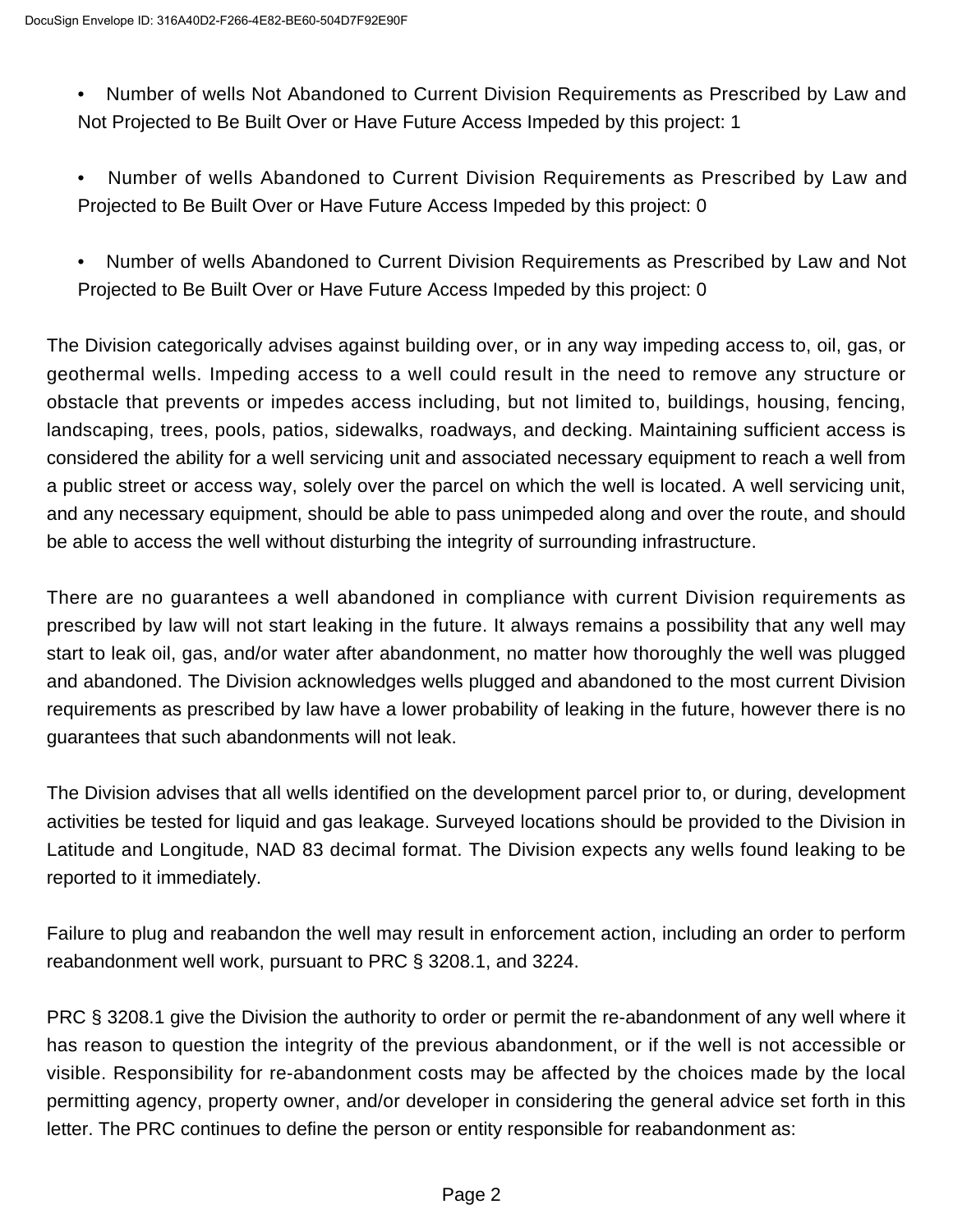1. The property owner - If the well was plugged and abandoned in conformance with Division requirements at the time of abandonment, and in its current condition does not pose an immediate danger to life, health, and property, but requires additional work solely because the owner of the property on which the well is located proposes construction on the property that would prevent or impede access to the well for purposes of remedying a currently perceived future problem, then the owner of the property on which the well is located shall obtain all rights necessary to reabandon the well and be responsible for the reabandonment.

2. The person or entity causing construction over or near the well - If the well was plugged and abandoned in conformance with Division requirements at the time of plugging and abandonment, and the property owner, developer, or local agency permitting the construction failed either to obtain an opinion from the supervisor or district deputy as to whether the previously abandoned well is required to be reabandoned, or to follow the advice of the supervisor or district deputy not to undertake the construction, then the person or entity causing the construction over or near the well shall obtain all rights necessary to reabandon the well and be responsible for the reabandonment.

3. The party or parties responsible for disturbing the integrity of the abandonment - If the well was plugged and abandoned in conformance with Division requirements at the time of plugging and abandonment, and after that time someone other than the operator or an affiliate of the operator disturbed the integrity of the abandonment in the course of developing the property, then the party or parties responsible for disturbing the integrity of the abandonment shall be responsible for the reabandonment.

No well work may be performed on any oil, gas, or geothermal well without written approval from the Division. Well work requiring approval includes, but is not limited to, mitigating leaking gas or other fluids from abandoned wells, modifications to well casings, and/or any other re-abandonment work. The Division also regulates the top of a plugged and abandoned well's minimum and maximum depth below final grade. CCR §1723.5 states well casings shall be cut off at least 5 feet but no more than 10 feet below grade. If any well needs to be lowered or raised (i.e. casing cut down or casing riser added) to meet this regulation, a permit from the Division is required before work can start.

The Division makes the following additional recommendations to the local permitting agency, property owner, and developer:

1. To ensure that present and future property owners are aware of (a) the existence of all wells located on the property, and (b) potentially significant issues associated with any improvements near oil or gas wells, the Division recommends that information regarding the above identified well(s), and any other pertinent information obtained after the issuance of this letter, be communicated to the appropriate county recorder for inclusion in the title information of the subject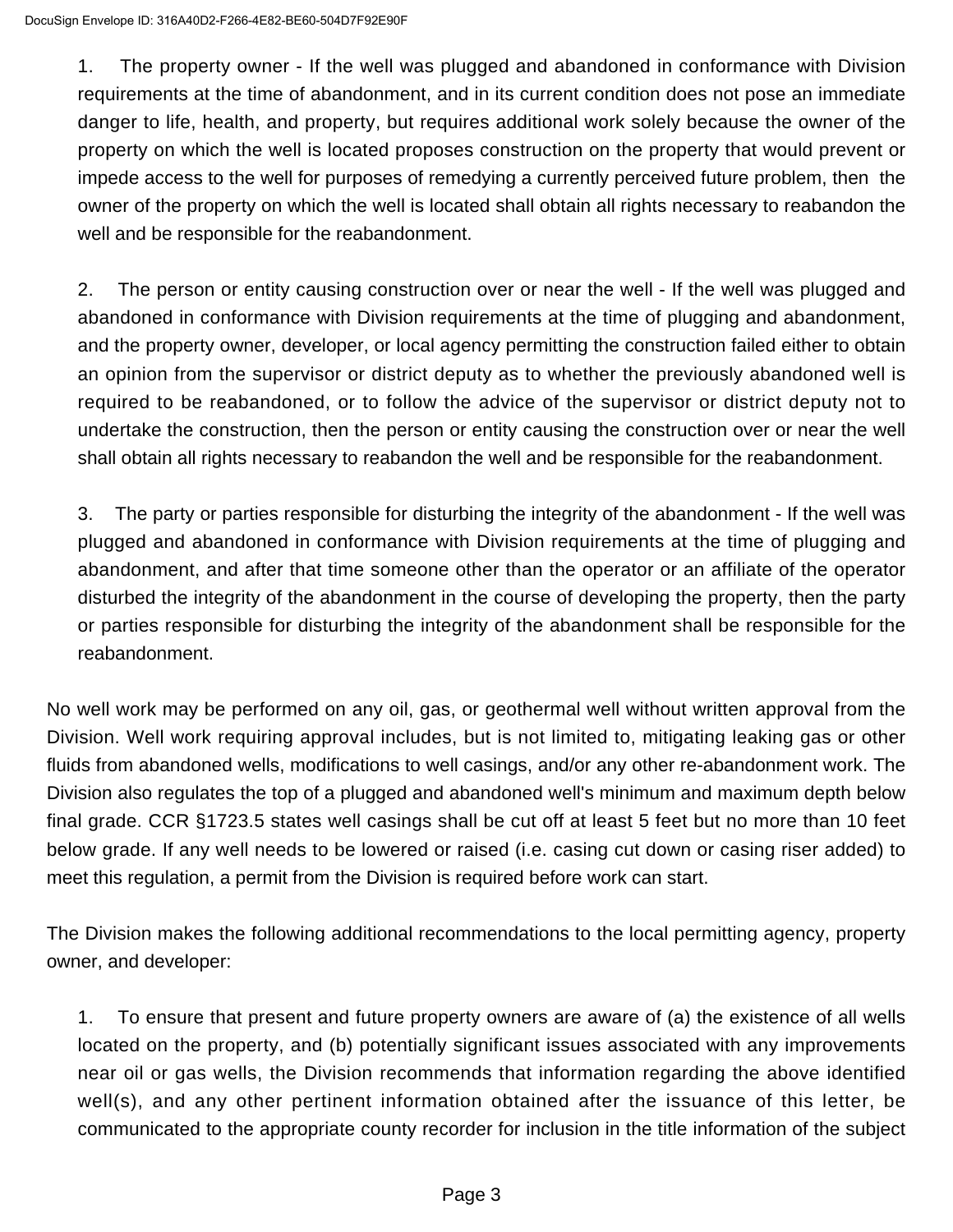real property.

2. The Division recommends that any soil containing hydrocarbons be disposed of in accordance with local, state, and federal laws. Please notify the appropriate authorities if soil containing significant amounts of hydrocarbons is discovered during development.

As indicated in PRC § 3106, the Division has statutory authority over the drilling, operation, maintenance, and abandonment of oil, gas, and geothermal wells, and attendant facilities, to prevent, as far as possible, damage to life, health, property, and natural resources; damage to underground oil, gas, and geothermal deposits; and damage to underground and surface waters suitable for irrigation or domestic purposes. In addition to the Division's authority to order work on wells pursuant to PRC §§ 3208.1 and 3224, it has authority to issue civil and criminal penalties under PRC §§ 3236, 3236.5, and 3359 for violations within the Division's jurisdictional authority. The Division does not regulate grading, excavations, or other land use issues.

If during development activities, any wells are encountered that were not part of this review, the property owner is expected to immediately notify the Division's construction site well review engineer in the Inland district office, and file for Division review an amended site plan with well casing diagrams. The District office will send a follow-up well evaluation letter to the property owner and local permitting agency.

Should you have any questions, please contact me at (661) 440-8942 or via email at marvelous.egboro@conservation.ca.gov.

Sincerely,

Jeff Kimber

Jeff Kimber for

Mark Ghann-Amoah District Deputy

cc: Judy Holwell - Submitter